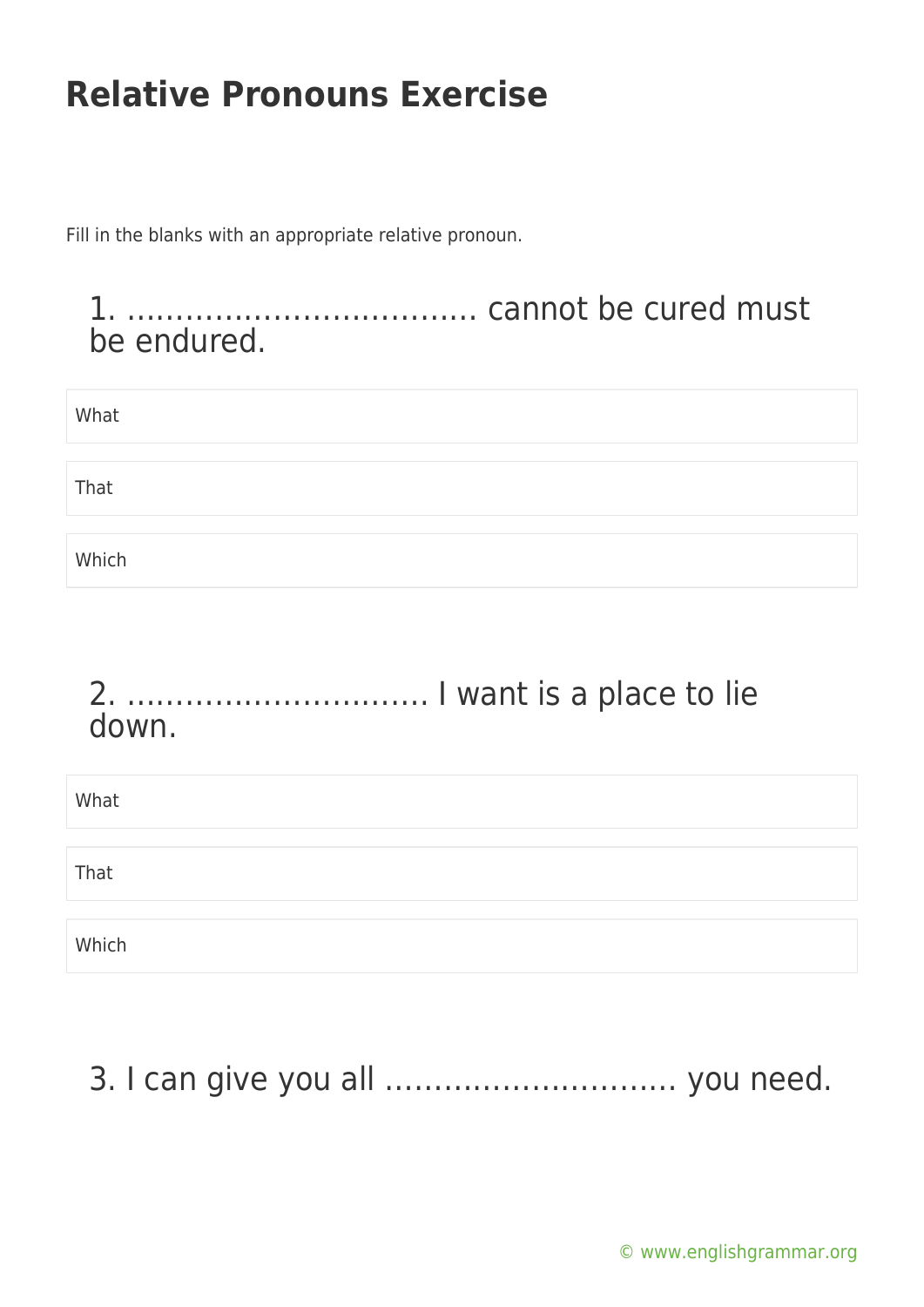| what  |  |  |
|-------|--|--|
|       |  |  |
| which |  |  |
|       |  |  |
| that  |  |  |

### 4. She called off her wedding at the last minute, …………………………… made her parents angry.

| that  |  |
|-------|--|
| what  |  |
| which |  |

### 5. I know an old couple ……………………………….. only son died in the war.

| whose |  |
|-------|--|
|       |  |
| that  |  |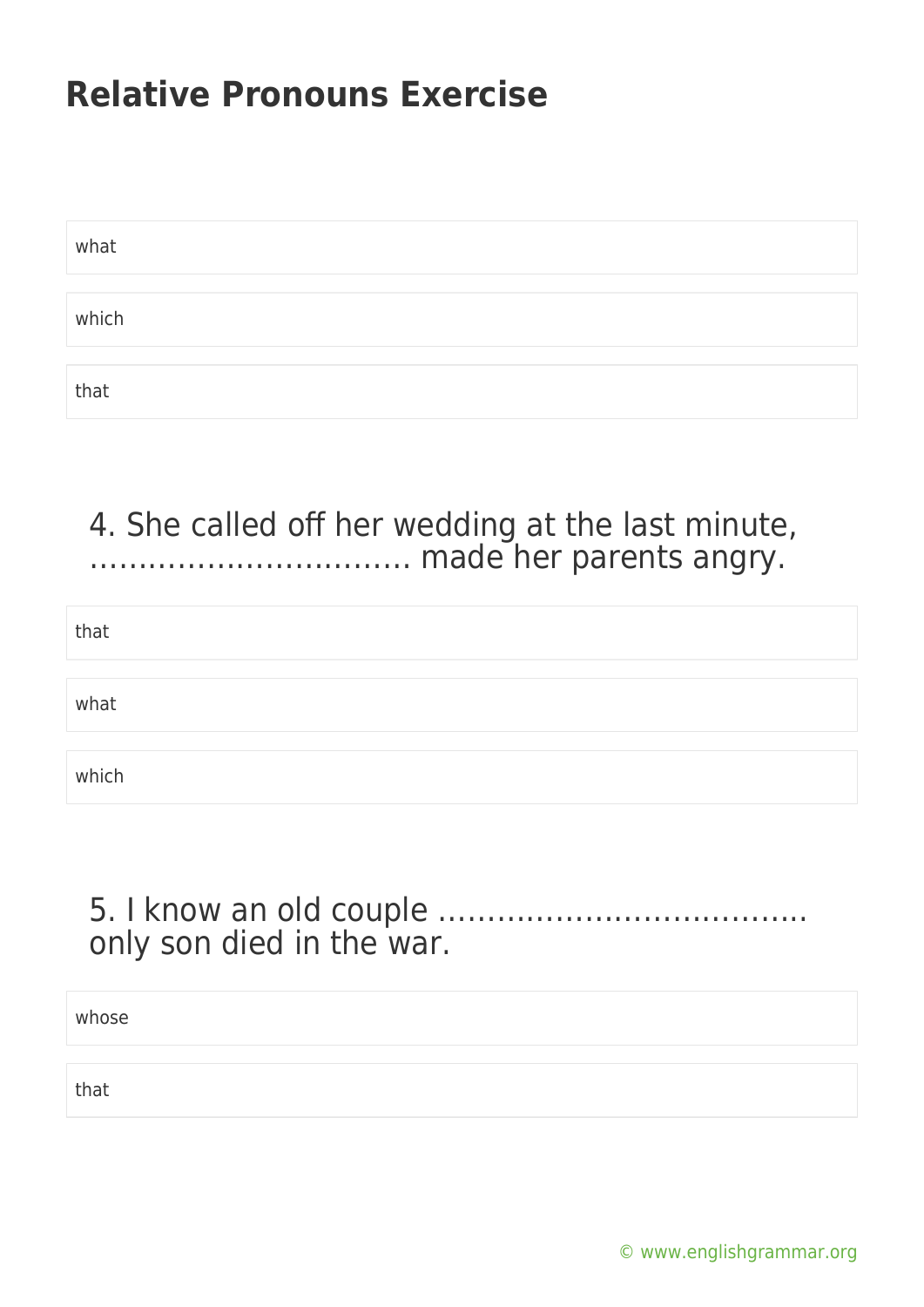whom

### 6. He has written a novel the name of ………………………….. I can't remember.

that

which

whose

### 7. She married a rich guy …………………………….. you may have heard of.

| whom |  |
|------|--|
|      |  |
| who  |  |
|      |  |
| that |  |

[© www.englishgrammar.org](https://www.englishgrammar.org/)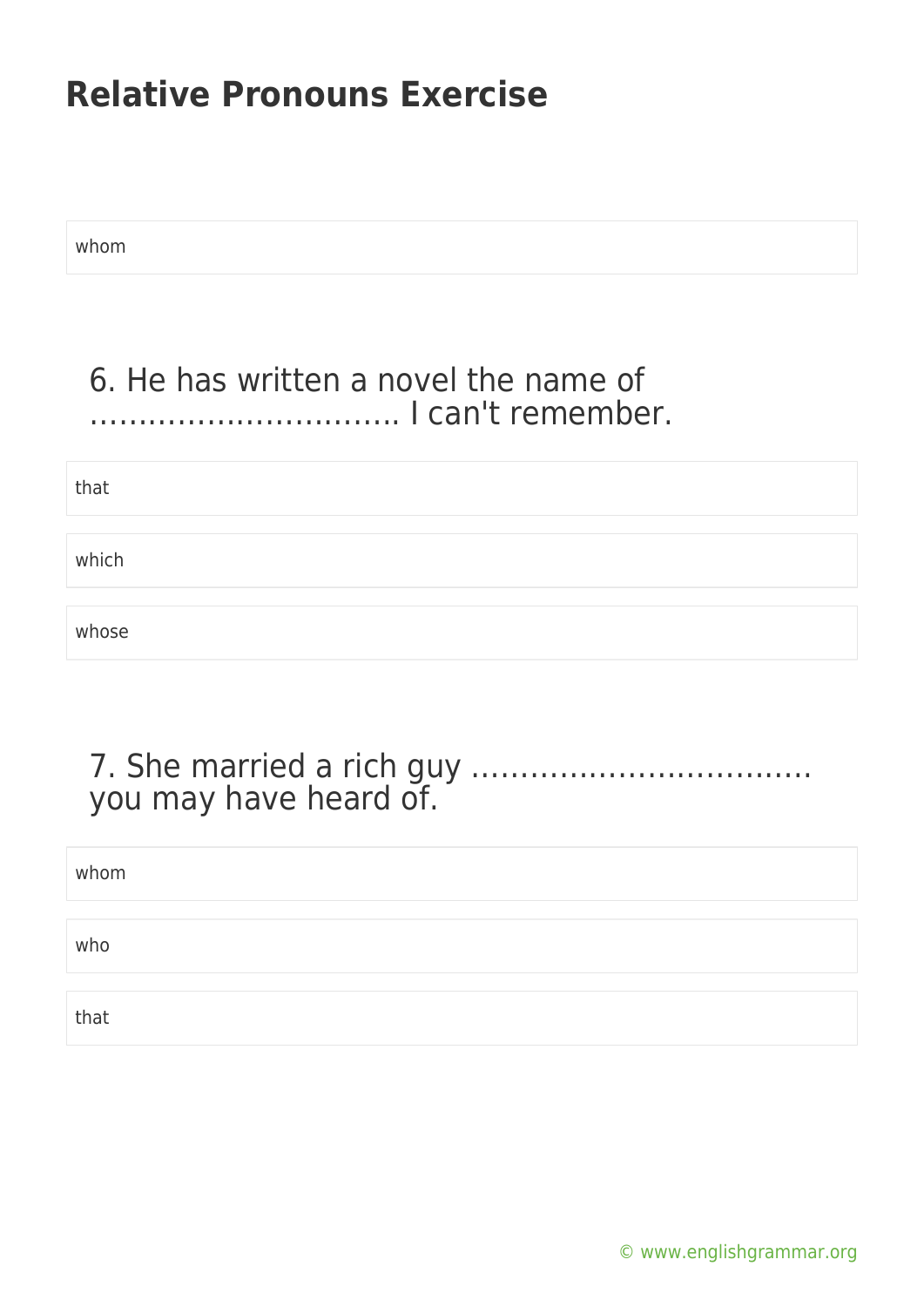### 8. He married an aspiring actress of ..................................... you may have heard.

| that  |  |
|-------|--|
|       |  |
| which |  |
|       |  |
| whom  |  |

### 9. You know Martin ………………………….. wants to become an astronaut?

| that |  |  |
|------|--|--|
|      |  |  |
| who  |  |  |
|      |  |  |
| whom |  |  |

#### 10. Yesterday I met an old man ……………………………. grandson was my classmate at university.

whom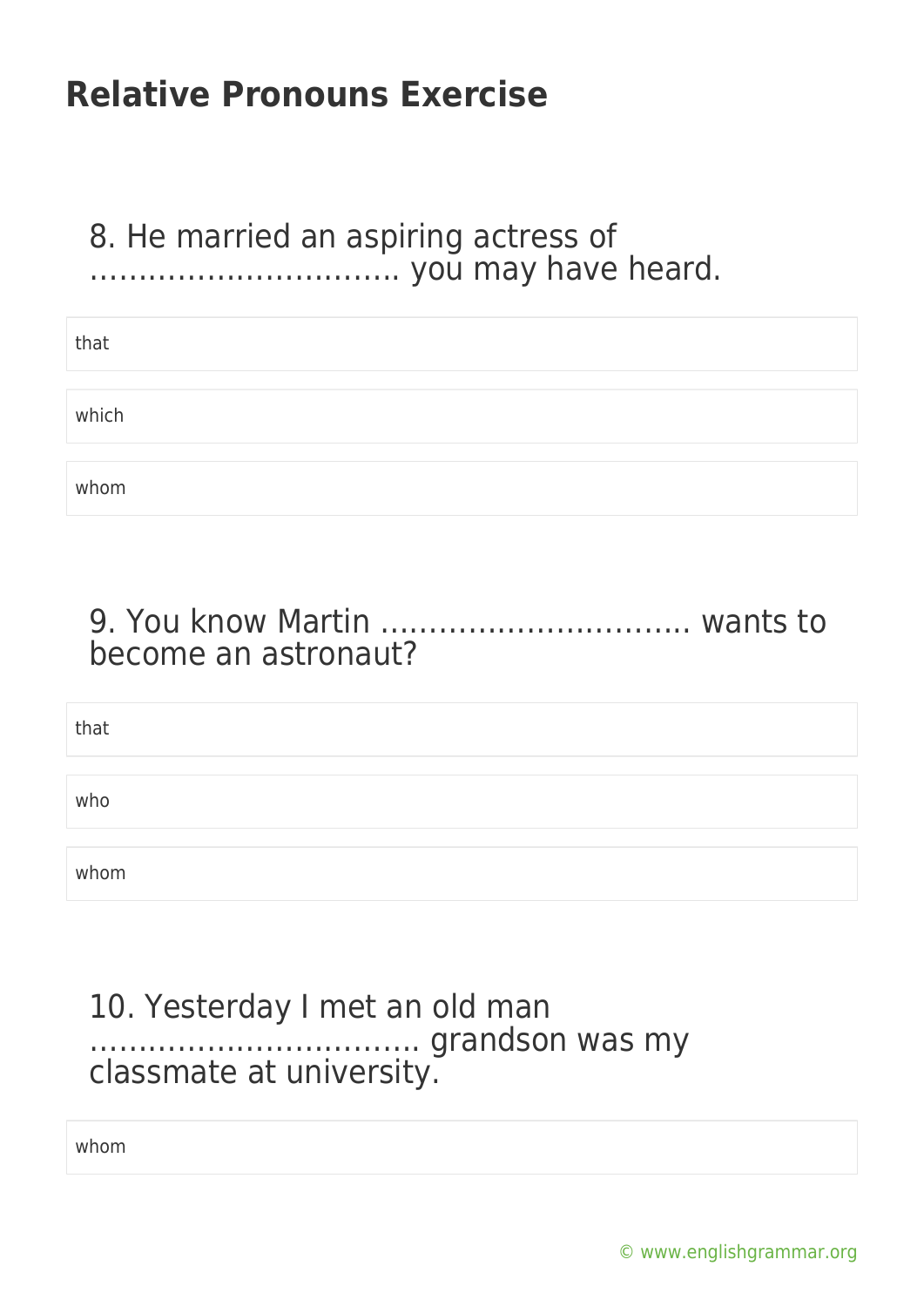whose who

### 11. Can I talk to the person …………………………… runs this store?

Please select 2 correct answers

| who   |  |
|-------|--|
|       |  |
| that  |  |
|       |  |
| which |  |
|       |  |
| whom  |  |

### 12. This is Peter ………………………… runs this café.

who

[© www.englishgrammar.org](https://www.englishgrammar.org/)